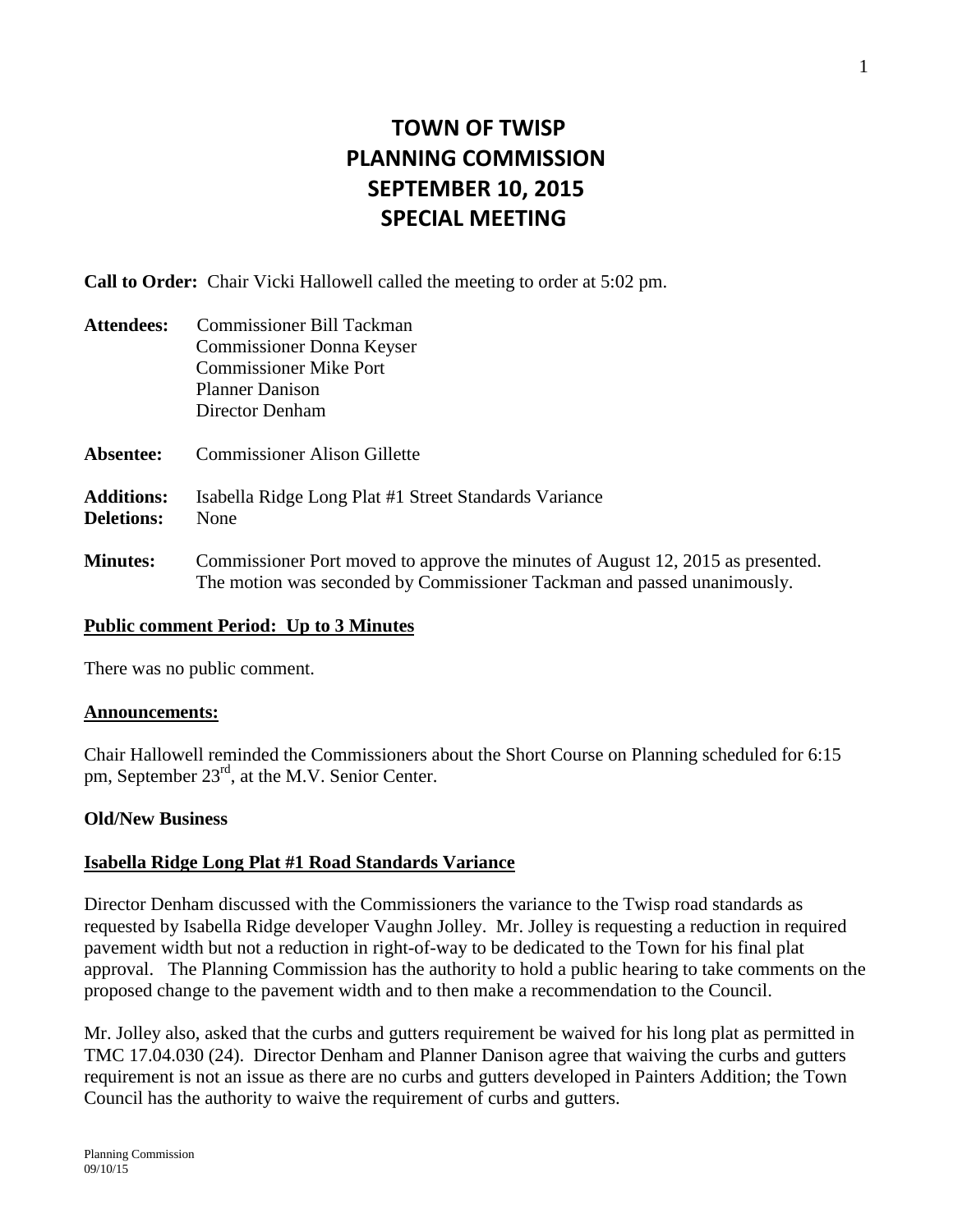Director Denham and the Commissioners discussed future needs of Painters Addition and the possibility of collector streets becoming arterials as Twisp grows and more streets are developed.

The Isabella Ridge Long Plat #1 proposed street is a residential access street over 500 feet. Director Denham stated that 28 feet of asphalt and 50 or 60 feet of right-of-way are workable for public works' needs for utilities, future repairs, and growth in the area.

The Planning Commission will hold a public hearing at their next regular meeting of October  $14<sup>th</sup>$ , to take public comments on the proposed variance to street standards as proposed by Mr. Jolley and approved by Director Denham and Planner Danison and propose a recommendation to Council.

## **Comprehensive Plan - Land Use Element Revision**

The Commissioners are reviewing and making additional changes to Planner Danison's revision to the Land Use Element.

**4. Industrial Areas – General Goals for Industrial Development:** d. Will read: Day Care Facilities should be permitted uses in Light Industrial designated areas given certain provisions.

Industrial - (I) Designation – Intent: Last paragraph will read: This designation includes part of the existing industrial property west of Wagner Street and south of SR 20, and the existing industrial property located off Airport **Road** at the south end of Town. The Wagner Mill site located north of SR 20 and east of the East County Road has been changed from Industrial to C-3 and R-3 uses. **Part** of the proposed Urban Growth Area (UGA) south of Twisp and around the Twisp Airport should be designated for Industrial use and is covered in the UGA section of this plan.

Urban Growth Area (UGA) - Industrial Area: Will be revised at a later time: The industrially classified area within the unincorporated area adjoins the corporate limits to the east and southeast. This area, which contains large equipment storage and maintenance facility and an industrially zoned subdivision, is significant in that it is the only industrially zoned land within the unincorporated area of Okanogan County.

**7. Urban Growth Area (UGA -** Urban Growth Area (UGA) - Residential Area – Complete Section may be revised.

**Annexation of Unincorporated Lands** –The Commissioners discussed the 2008 annexation of SR 20 to Aviation Lane. Planner Danison will include SR 20 to Aviation Lane on revised maps as part of the Town of Twisp.

**Zoning Ordinance Sub-Divisions:** Planner Danison reported to the Commissioners that State regulations have changed and the number of lots allowed in a short plat has increased. When the Twisp Zoning Ordinance is reviewed, the number of allowed lots in a short plat could be raised.